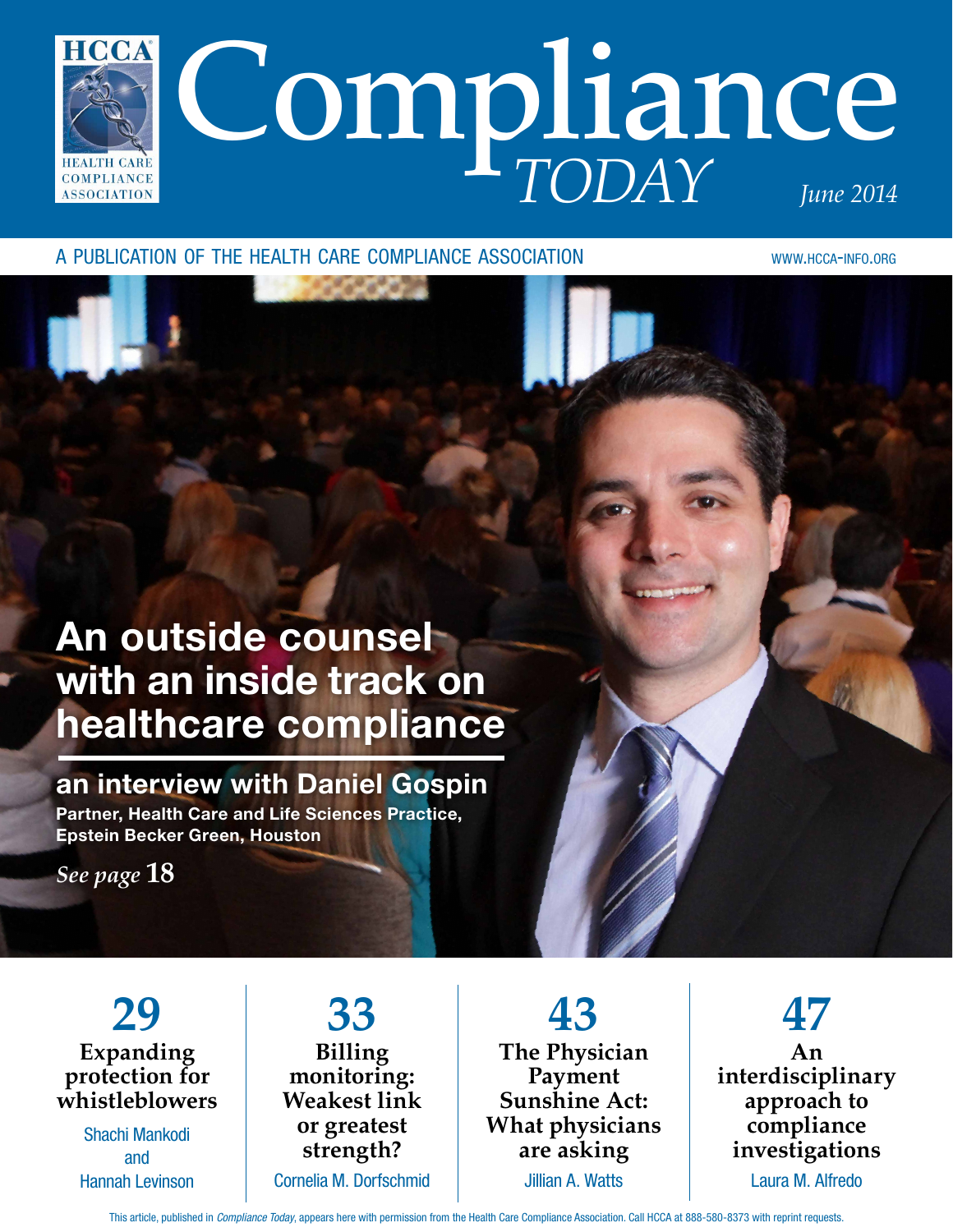### by Adam Weinstein and Cindy Hart

# **Compliance 101: The seven essential elements of an effective compliance program, Part 1: Standards of conduct**

» Learn to identify deficiencies in the administration of an existing process.

- » Update your standards of conduct regularly and get executive support for implementation.
- » The standards of conduct are allocated into three functional areas—legal, finance, and clinical.
- » Ensure a smooth implementation by finding creative ways to engage employees.
- » Standards of conduct are interrelated with the other elements of an effective compliance program.

*Adam Weinstein [\(aweinstein@nyp.org](mailto:aweinstein@nyp.org)) is Vice President, Regulatory Affairs and Corporate Compliance at New York Hospital Queens in Flushing, NY. Cindy Hart ([cindy.hart@ctca-hope.com](mailto:CINDY.HART@CTCA-HOPE.COM)) is Senior Physician Compliance Specialist with Cancer Treatment Centers of America in Schaumburg, IL.* 

> You were just hired as the compli-<br>ance officer of a hospital system a<br>learned during orientation that y ance officer of a hospital system and learned during orientation that your company has standards of conduct (also called a code of conduct). However, no specific information was provided. Rather, everyone at orientation was instructed to read them later. Furthermore, everyone was instructed to sign a form indicating they read, understand, and will abide by the standards. When you inquired about the content prior to signing, you were told it was the usual stuff. What should you do? Where should you turn?

rew employer, read<br>that evening. If the<br> $\frac{5}{26}$  www.hcca-info.org 888-580-8373 Before making waves and upsetting your new employer, read the standards of conduct that evening. If there is anything that makes

you lose sleep, make it part of your job description to improve or change it.

What comprises effective standards of conduct? The standards are essentially allocated to three functional areas: legal, finance, and clinical. You should involve each of these departments in the drafting of your hospital's standards.

Standards of conduct provide a basis from which many, if not all, of the organization's policies and procedures will be used in providing important guidance to the organization's workforce. Debbie Troklus and Gregory Warner state in *Compliance 101* that:



**Weinstein** 



**Hart** 

Every health care organization that bills Medicare should also review the compliance Program Guidance for Third-Party Medical Billing Companies for the seventeen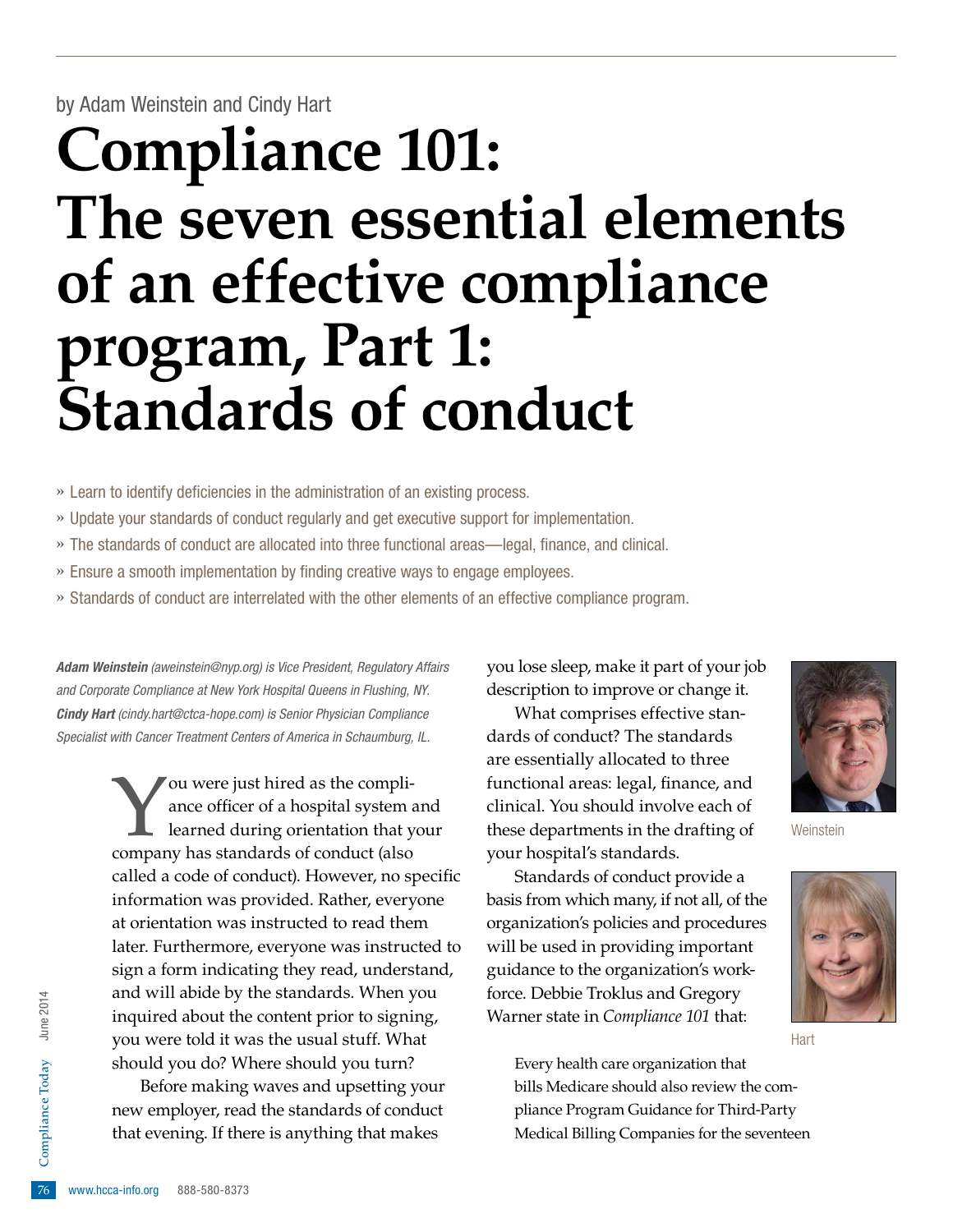risk areas and seven coding risk areas, and have compliance policies and procedures for all relevant areas. No matter the size or setting, every organization needs policies and procedures for: internal assessments, record retention, self-disclosure, regular Medicare sanction checks, billing policies, unbun-

dling, credit balance, no charge visits, incomplete/unsuccessful procedures, and documentation requirements.

The first four (internal assessments, record retention, self-disclosure, regular Medicare sanc-

tion checks) are allocated to the legal functional area. The next four (billing policies, unbundling, credit balance, no charge visits) are allocated to the finance functional area. The last two (incomplete/unsuccessful procedures, and documentation requirements) are allocated to the clinical functional area. The role of the compliance officer is to ensure the standards are complete and effective.

#### Legal

Given the high level of regulation and oversight by external entities, several objectives are fulfilled when organizations seek out and validate policies and procedures to ensure compliance with legal requirements. Validity and consistency are inherent when policies and procedures reference underlying laws and regulations; laws and regulations also provide important insight for content in terms of training and education with respect to the compliance program.

For example, changes in the requirements of a valid contract with a particular type of entity should be incorporated into contractrelated policies. As the organization effectively communicates these changes, new employee orientation and ongoing employee training and

…the Legal department's input also provides an element of validation that many people may find reassuring…

education programs will need to be modified to reflect these changes.

Involving the Legal department's input also provides an element of validation that many people may find reassuring, which in turn may prompt a higher sense of obligation in adopting and following the organization's standards of

> conduct. So often we hear the question, "Has this been run by Legal?" with respect to documents that are of a high priority or importance. Though the actual input in terms of content to the standards of conduct from the Legal department may be minimal or primarily

one of lending another pair of eyes to provide feedback, the impression and value of having the standards of conduct reviewed by the Legal department should not be overlooked.

#### Finance

By implementing standards of conduct, organizations demonstrate their commitment to compliance. Simply documenting the standards of conduct is not sufficient. The culture must reflect awareness, methodical delivery, and ethical decision-making to support that the standards of conduct are meaningful.

Finance is a highly visible area and subject to operational scrutiny. An effective auditing and monitoring program is the best approach for this area. Documenting guidelines that detail audit scope, audit frequency (i.e., monthly, quarterly), communication method, and reporting audience demonstrates commitment. By establishing and conducting routine audits, Finance will have more time to investigate, develop a remediation plan, and reduce the impact of risks.

ance will nave<br>
lop a remediation<br>
f risks.<br>
regulatory envi-<br>
auditors (ZPICs)<br>
d in their reviews.<br>
payment denials.<br>
888-580-8373 www.hcca-info.org 77 As the complexity of the regulatory environment increases, external auditors (ZPICs) become increasingly detailed in their reviews. In many cases, this results in payment denials.